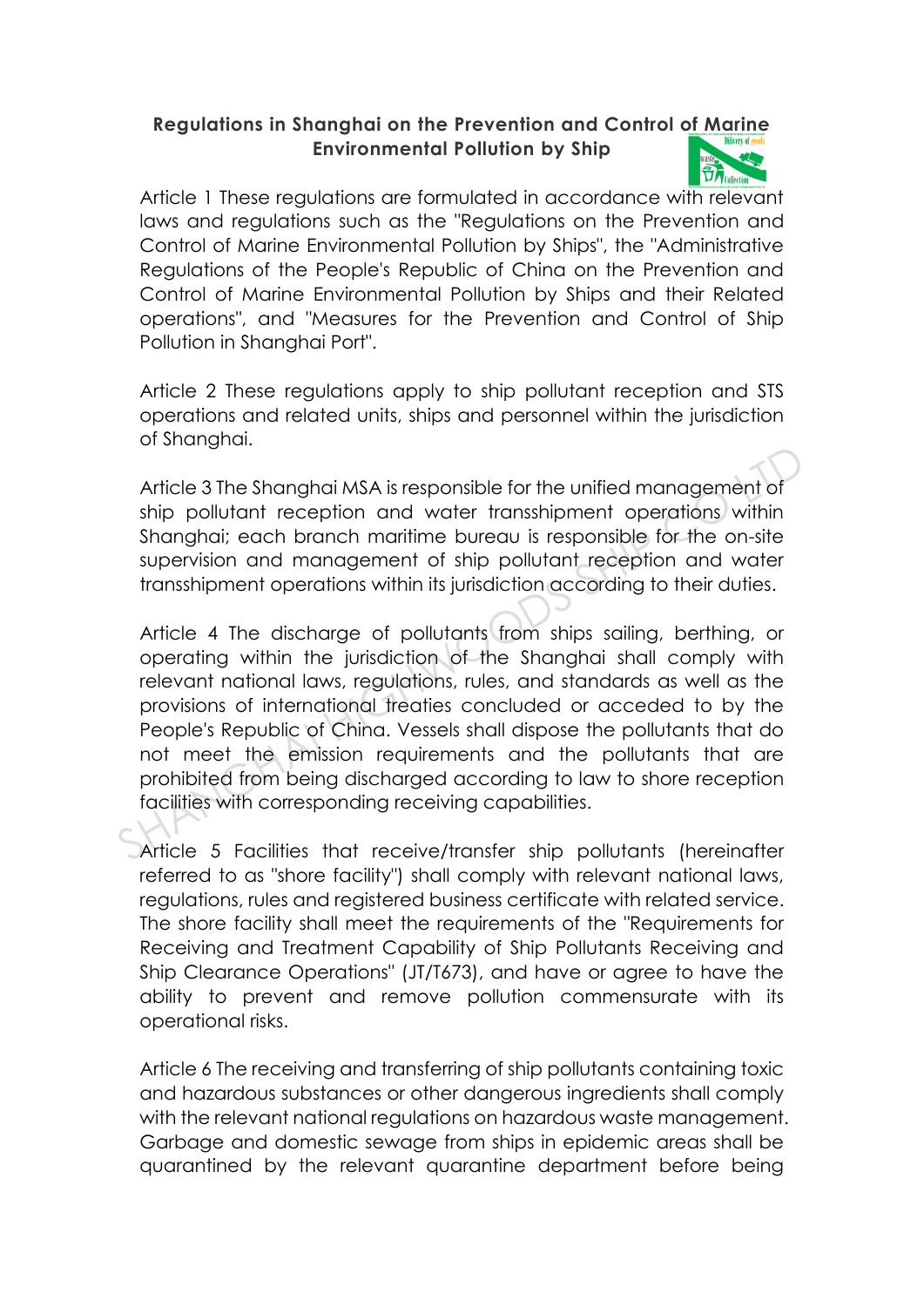received and transferred.

Article 7 The shore facility shall be equipped with facility and equipment that meet the requirements, establish and implement a safety and pollution prevention plan, abide by the relevant national standards and regulations, take effective pollution prevention measures, and prevent pollutant spills.

Article 8 Shore facilities shall make emergency response plans for the prevention and control of pollution of the marine environment during the operation, and keep it on record with the relevant MSA. A drill is held every six months, and the emergency plan is evaluated and revised according to the drill performance.

Article 9 Shore facilities shall organize their operators to conduct professional training on operating skills, equipment use, operating procedures, safety protection and emergency response, etc., to ensure that operators have professional knowledge and skills related to safety and pollution prevention.

Article 10 The shore reception operator on the water shall own the receiving ship suitable for the operating species and navigation area.

Article 11 The receiving ship shall meet the requirements of the national technical specifications for the prevention and control of pollution of the marine environment by ships, hold corresponding certificates and documents, be equipped with emergency equipment corresponding to the pollution risks caused by its operations, and Keep it in working conditions at all times. The receiving ship should install an automatic ship identification system (AIS) and keep it in normal working condition. The equipped rubber infusion hose shall be tested by a qualified testing agency every six months in accordance with the relevant technical standards, and shall hold a test certificate. Article 9 Shore facilities shall organize their operators to conduct<br>professional training on operating skills, equipment use, operating<br>procedures, safety protection and emergency response, etc., to ensure<br>that operators

Article 12 Vessels receiving residual oil and oily sewage shall be oil tanker and meet the requirements of anti-pollution double-hull structure, and the receiving ship of the type of "oil tanker" shall meet the requirements of anti-pollution double-hull structure within one year from the effective date of this regulation; Other receiving vessels such as "oily sewage treatment vessel", "oil spill (soil) recovery vessel", etc., shall meet the pollution prevention double-hull structure requirements within 2 years from the effective date of this regulation. The receiving vessel shall operate in accordance with the wind resistance level specified in its certificate. For inland river receiving vessels that do not specify the wind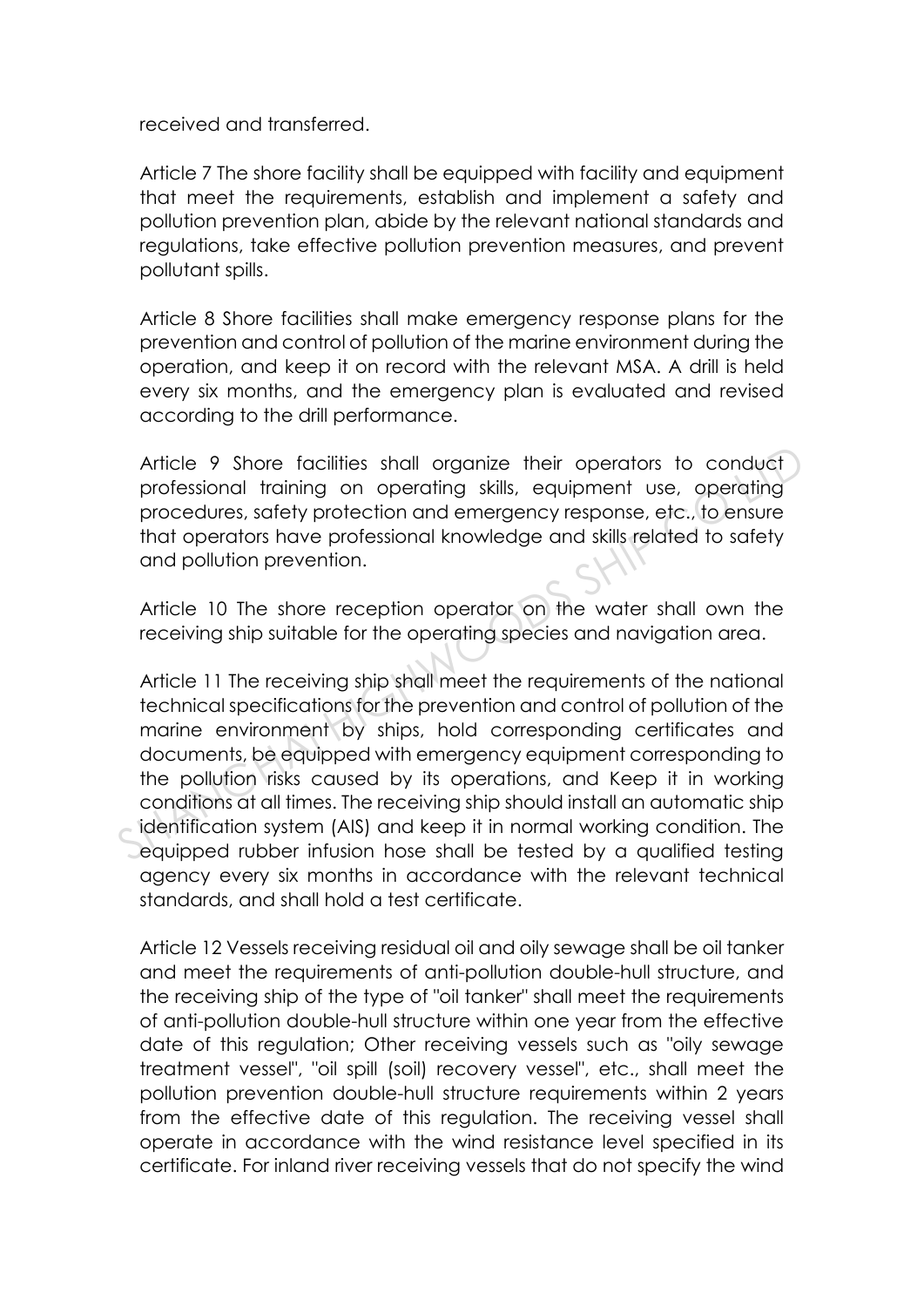resistance level in the certificate, they shall not operate when the wind force exceeds level 6.

Article 13 Vessels engaged in the reception of residual oil and oily sewage shall, in accordance with the "Implementation Measures of the People's Republic of China on Public Liability Insurance for Vessel Oil Pollution Damage", purchase Public liability insurance for vessel oil pollution damage or obtain corresponding financial guarantees.

Article 14 Before collecting pollutants from ships, the shore facility shall, in accordance with the regulations, specify the operating time, location, operating unit, operating vessel, pollutant type and the quantity, proposed disposal method and destination, etc. shall be reported. If the reception plan changes, it shall be reported in time. It should be confirmed in time after the completion of the operation. In order to facilitate the reporting of operations by shore facility, Shanghai MSA implements an online reporting system. Shore facility shall report their operations through the maritime e-platform. confirmed in time after the completion of the operation. In order to<br>facilitate the reporting of operations by shore facility, Shanghai MSA<br>implements an online reporting system. Shore facility shall-report their<br>operation

Article 15 In addition to the report, the shore facility shall also report the operation time and location, operation type and quantity to the branch maritime bureau of the jurisdiction via VHF, telephone and other instant communication methods when the operation is about to start.

Article 16 The shore facility shall report in advance before starting operations for the first time, submit the following materials and accept supervision and inspection:

- (1) The information of the shore reception facility;
- (2) Certification issued by relevant departments;
- (3) Emergency response plan, the pollutant treatment plan;
	- (4) Proof materials of the ability to prevent and remove pollution;
		- (5) List of personnel and operators and training certificates;
		- (6) The rubber infusion hose inspection certificate;
		- (7) Pollutant disposal agreements with qualified factories.

Article 17 The shore facility units that use ships to receive pollutants should also submit the following materials before starting operations for the first time:

(1) Ship's nationality certificate, registration certificate, ship survey certificate, ship's minimum safe manning certificate, ship's oil pollution emergency plan, ship's oil pollution damage public liability insurance certificate, or other financial guarantee certificates, Mobilization Maritime Service Identification (MMSI) number;

(2) List of crew members and their special training certificates;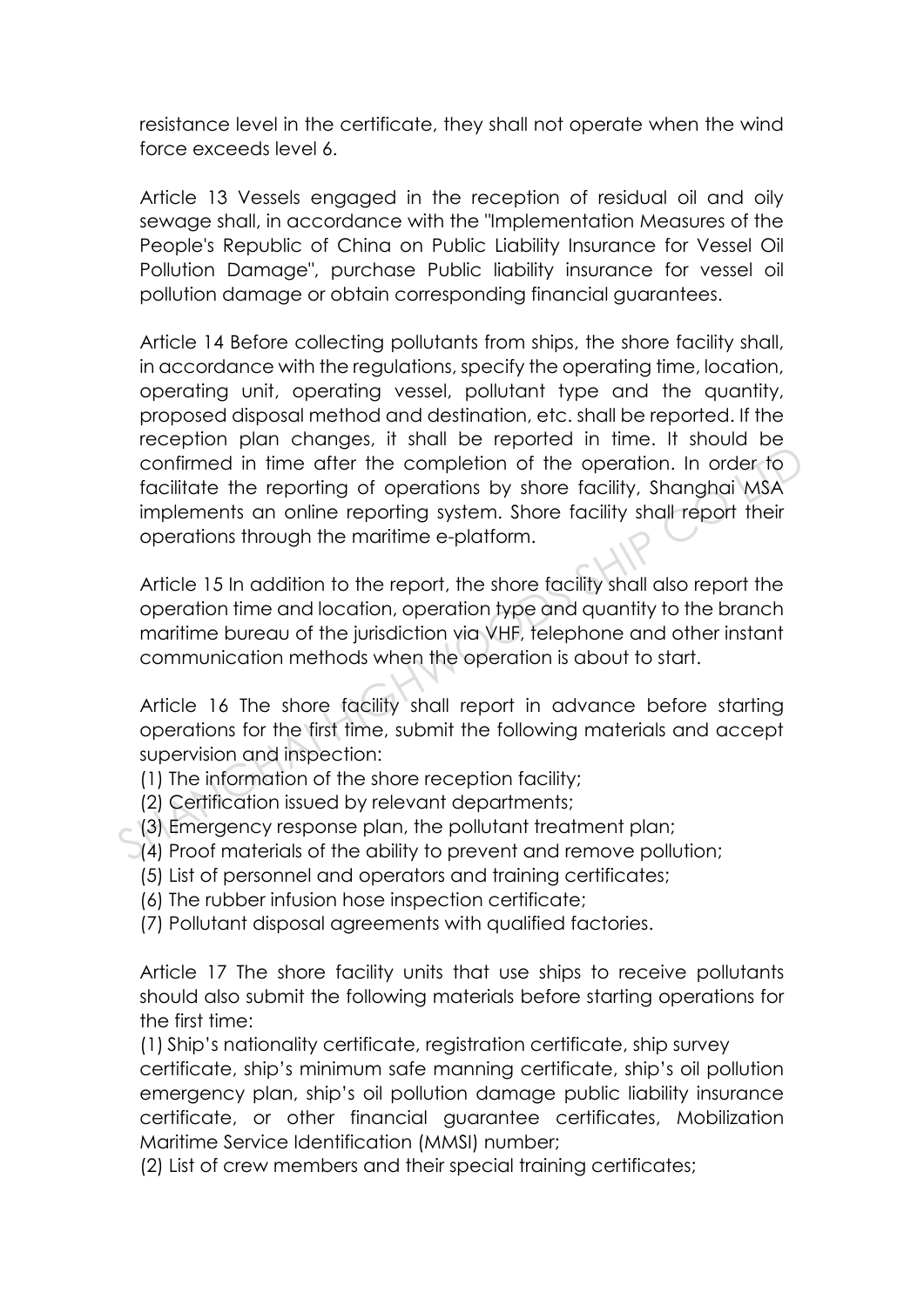(3) Certification materials of the dock that meets the docking conditions of the receiving ship or the docking agreement signed with the dock that meets the docking conditions of the receiving ship.

Article 18 The MSA shall carry out supervision and inspection of the first operations of the shore facility unit, promptly announces the abovementioned unit information to the public as required.

Article 19 The announced shore facility unit shall keep the actual situation consistent with the published information. If the situation of the unit, ship, vehicle, main person in charge of the unit, safety and pollution prevention management personnel, etc. changes, the relevant materials shall be reported within one week after the change, and reconfirmation and announcement shall be carried out.

Article 20 When a ship entrusts a shore facility unit to receive residual oil and oily sewage, its ship operator shall entrust a shore facility unit at Shanghai Port to receive it before the operation, and sign a pollutant receiving agreement with it; the ship operator has a local branch For companies (offices), the local branch (office) shall sign or confirm the pollutant entrusted acceptance agreement. For ships in the shipyard for repairing, building, dismantling, and discharging residual oil and oily sewage, the shipyard and the shore facility unit shall sign an entrusted acceptance agreement. The shore facility unit shall enter the abovementioned entrusted receiving agreement and the list of ships to which it belongs to the maritime e- platform. If the ship operator changes the shore facility unit, it shall sign an entrusted receiving agreement with the new receiving unit and report it to Shanghai MSA for **public announcement for 60 days**. After the expiration of the publicity period, the shore facility unit will enter the new entrusted acceptance agreement and the list of its ships into the maritime e-platform. Article 20 When a ship entrusts a shore facility unit to receive residual oil<br>and oily sewage, its ship operator shall entrust a shore facility unit at<br>Shanghai Port to receive it before the operation, and sign a pollutant

Article 21 Shore facility units in Shanghai are encouraged to establish associations to carry out self-management and standardize receiving operations.

Article 22 When a vessel receives residual oil, oily sewage, or pollutants containing toxic and hazardous substances at an anchorage, it shall entrust a qualified evaluation agency to evaluate the operation plan, pollution risk and pollution removal capacity, and report to authority. It is not necessary to repeat the assessment for the anchorage receiving operations of the same receiving unit, the same ship type, the same pollutant type, and the same operation site.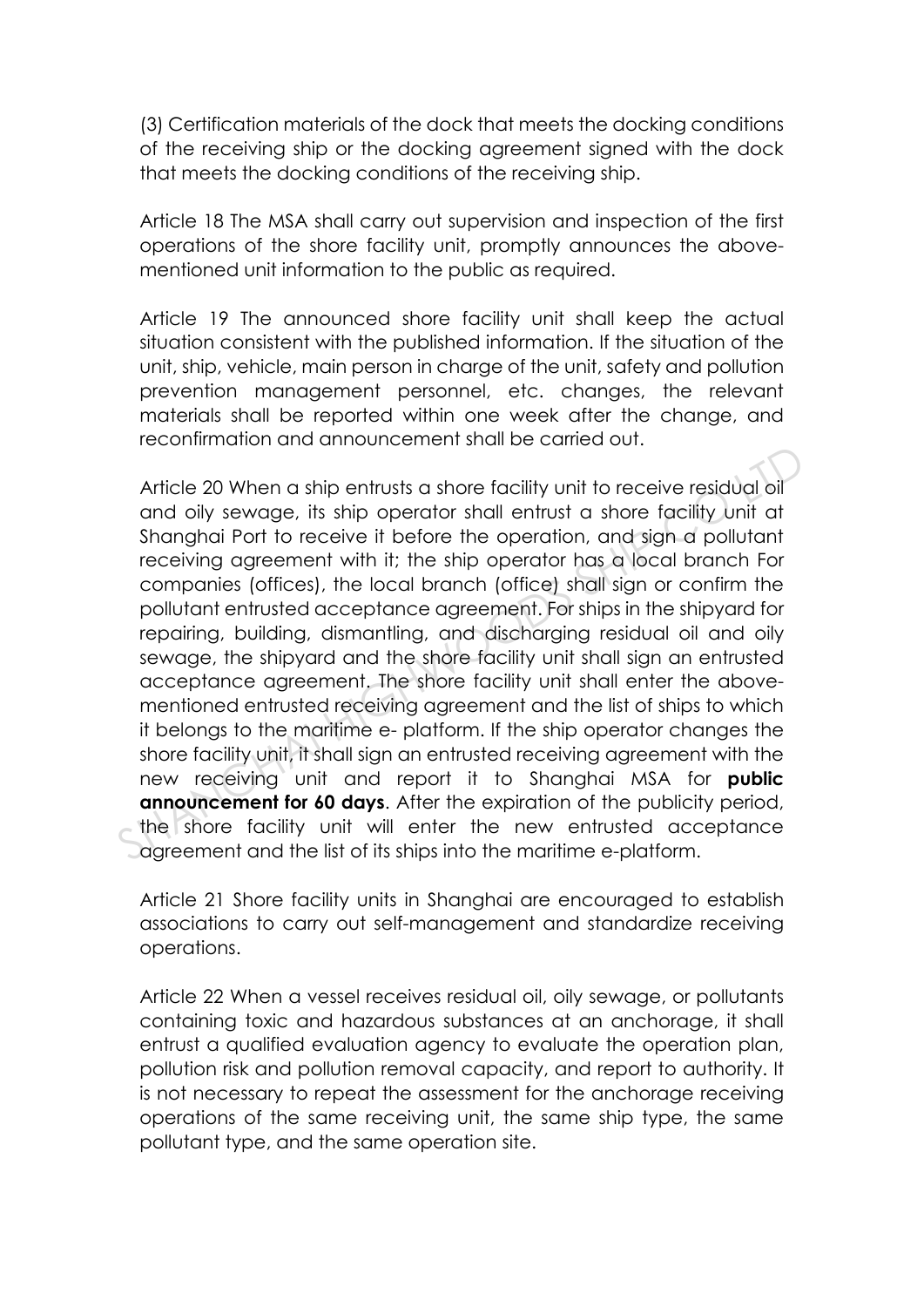Article 23 Before carrying out ship dismantling and ship oil tank repair operations, the operating unit shall effectively dispose of the residues and wastes on board the ship, and obtain the pollutant receipts in accordance with regulations. If the ship is repaired and built in the dock, the shipyard shall clean up the pollutants in the dock before sinking the floating dock or opening the dock door. For ship pollutant receiving operations during the period of ship dismantling and entering the factory for repair, the safety and pollution prevention responsibilities have been clearly defined by the shipyard through relevant agreements, and the shipyard shall perform the corresponding safety and pollution prevention responsibilities of the ship. The shipyard shall establish a management system for the prevention and control of pollution of the marine environment by ships, and take necessary protective measures to prevent marine environmental pollution during ship repair and construction.

Article 24 Under any of the following circumstances, the receiving and transferring of ship pollutants is not allowed:

(1) The content of the report does not match the actual situation;

(2) The receiving or transshipping ship is found to have operational safety and pollution hazards or defects, and it is not corrected within the prescribed time limit;

(3) The meteorological and hydrological conditions of the operation site do not meet the requirements for operation safety and pollution prevention;

(4) Operating in a special protected area;

(5) The conditions for safe and anti-pollution operations are not met after pollution risk assessment;

(6) The ship comes from an epidemic area or a key infectious disease prevention and control area, and its domestic sewage and ship garbage have not been approved by the inspection and quarantine department; For the state of the following circumstances, the receiving only to construction.<br>
Article 24 Under any of the following circumstances, the receiving and<br>
transferring of ship pollutants is not allowed:<br>
(1) The content of

(7) Other situations where operations are not permitted by laws, regulations and rules.

Article 25 In the process of receiving and transshipping ship pollutants, both parties should fill in the "Confirmation of Ship Pollutant Receiving Operation Safety and Pollution Prevention" in accordance with the "Requirements for Receiving and Processing Capabilities of Ship Pollutants Receiving and Cleaning Operations". (Annex II), operate in accordance with prescribed operating procedures, and implement safety and pollution prevention measures.

Article 26 The shore facility unit shall truthfully record the operation status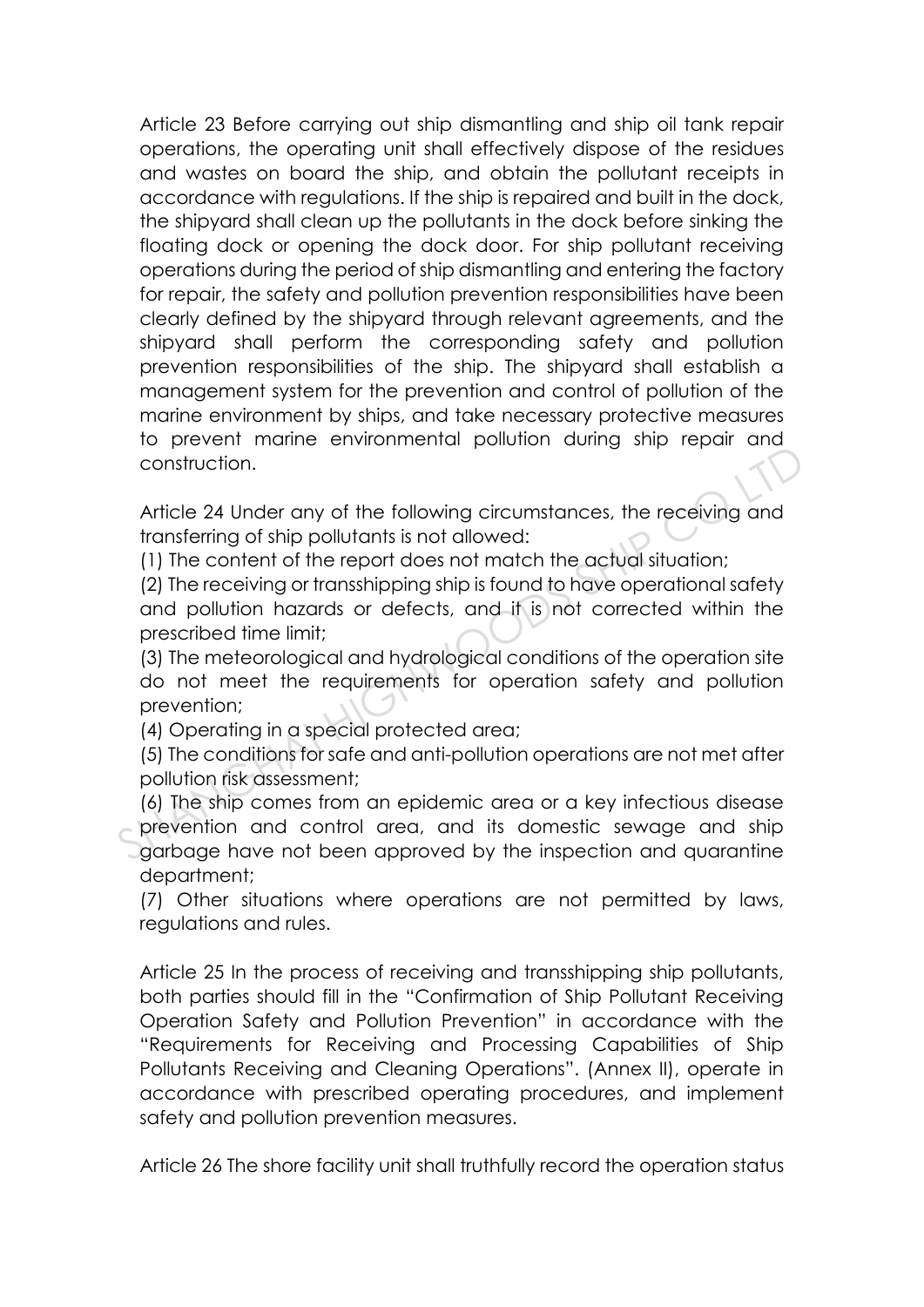in the corresponding record book after the pollutant receiving operation is completed, and issue the pollutant receipt to the ship, which shall be signed by both parties and kept for at least 2 years. The pollutant receipt shall indicate the name of the operating unit, the names of the ships of both parties, the time and place of the start and end of the operation, and the type and quantity of pollutants. The ship shall keep the pollutant receipts in the corresponding record book.

Article 27 The shore facility unit shall send the received ship pollutants to a unit with corresponding qualifications or capabilities for treatment. Shore facility units shall comply with the reporting requirements of the combined system for pollutant reception, transferring and treatment. If the received ship pollutants are still used for transit or transfer after pretreatment, they shall go through the relevant declaration procedures in accordance with the relevant regulations on the management of water-borne pollution hazardous goods.

Article 28 For unattended pollutant receiving sites, the shore facility unit shall set up effective monitoring and reporting equipment to ensure the effective development of closed-loop pollutant management.

Article 29 MSA may implement lead sealing management on ships sailing, berthing, and operating in Shanghai Port for more than 30 days and ships repaired in docks. If a ship needs to unseal the sewage equipment, it should report that implements the lead seal in advance and explain the reason; if it is necessary to unseal the sewage equipment in an emergency that endangers the safety of the ship, the ship should report that implements the lead seal as soon as possible after unsealing. The unsealing situation shall be truthfully recorded in the engine log. in accordance with the relevant regulations on the management of<br>water-borne pollution hazardous goods.<br>Article 28 For unattended pollutant receiving sites, the shore facility unit<br>shall set up effective monitoring and rep

Article 30 MSA shall supervise &inspect the receiving and transferring operations in accordance with its duties in accordance with the law. If it is found to be inconsistent with these regulations, it shall be ordered to make corrections in accordance with the law. If MSA discovers that shore facility units, ships and related personnel violate relevant laws and regulations, they will be dealt with in accordance with the law.

Article 31 Shanghai MSA shall keep close eyes on shore facility units that have one of the following situations in the past three years:

(1) Fire, explosion, shipwreck, pollution and other accidents occur;

(2) It has records punishment such as illegal discharge of pollutants;

(3) Having bad records of integrity or fraudulent acts such as forging documents;

(4) Refusing to accept or obstructing the supervision of MSA;